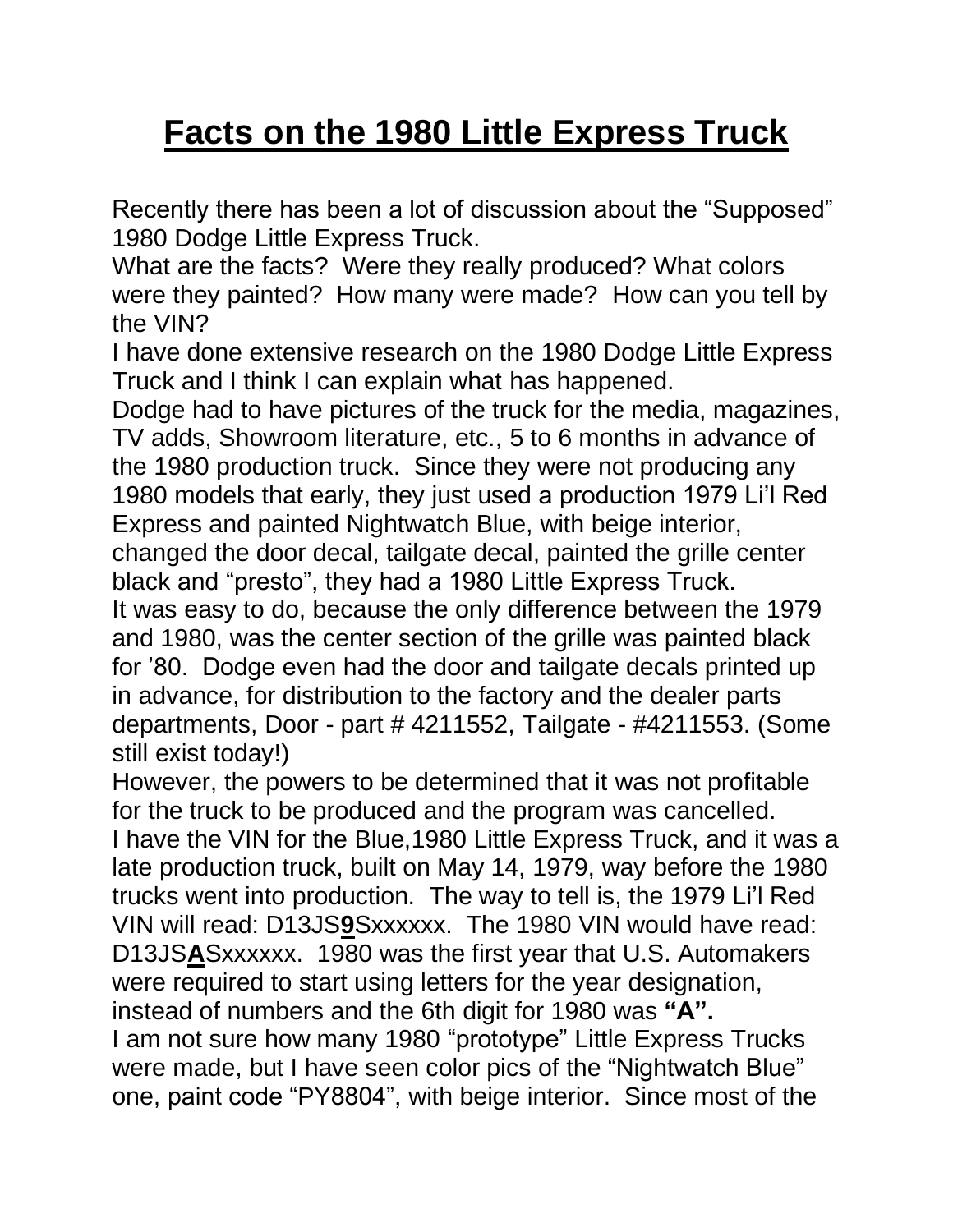pics for magazines were in black and white, it is almost impossible to tell the actual color.

So, there were never any actual "production" 1980 Little Express Trucks ever produced. They were 1979 Li'l Reds, made up to represent a 1980 Little Express Truck.

Hopefully, this will clear some of the mystery about the 1980 Little Express Truck and stop all the stories about somebody having a production, 1980 Little Express Truck.

*John C. Roberts (Lil Red Dad) Co- founder, President & Senior Judge NALRETO (National Association of Li'l Red Express Truck Owners)*

*Factory photo of the Blue 1980 Little Express Truck (If you look closely, you can see the beige interior)*

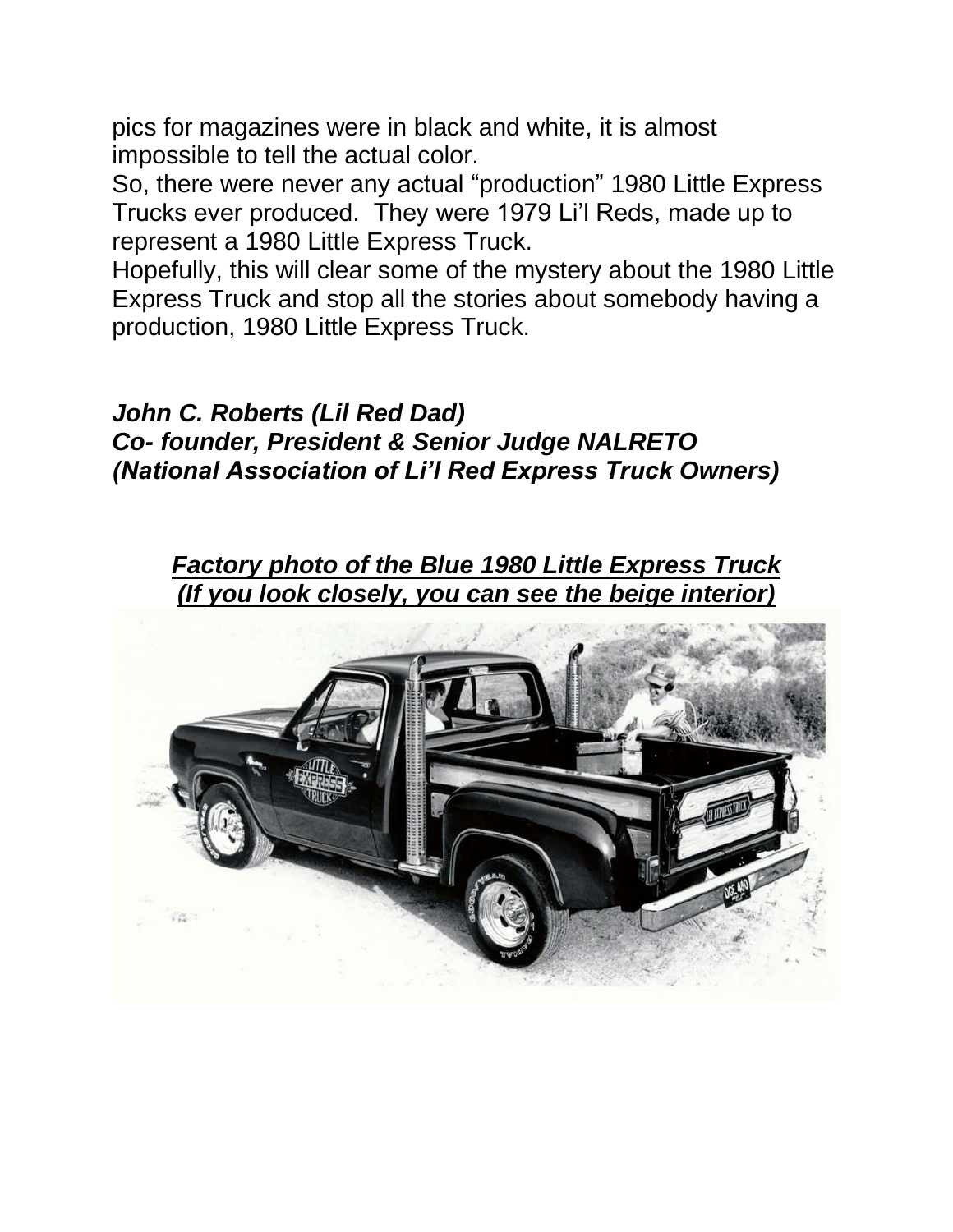*Factory photo of the Blue 1980 Little Express Truck*



*VIN Plate from the Nightwatch Blue Truck*

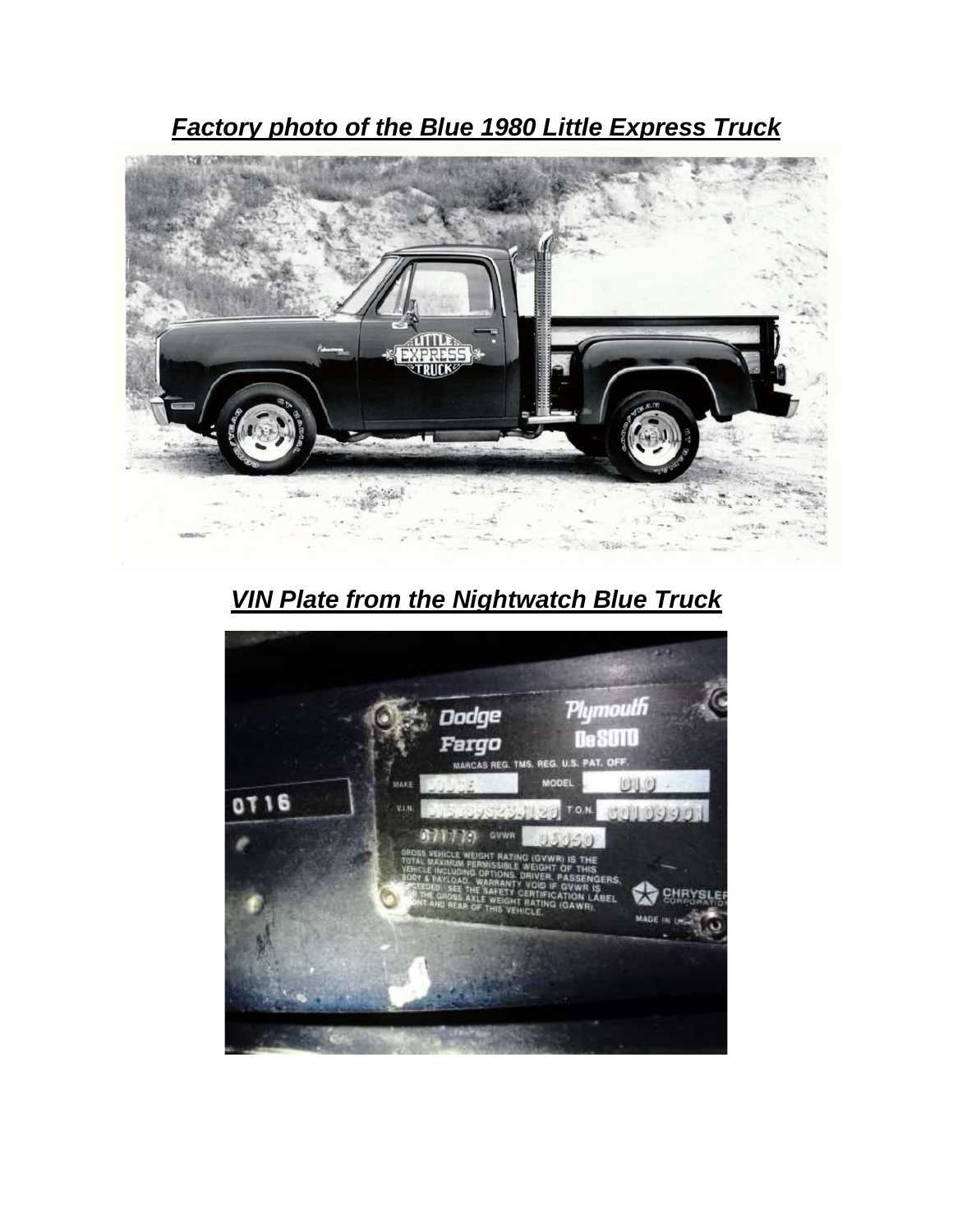### *Certification decal from the Nightwatch Blue Truck (Built May 14, 1979)*



#### *Radiator Support Tag from Nightwatch Blue Truck (color code PY8804)*